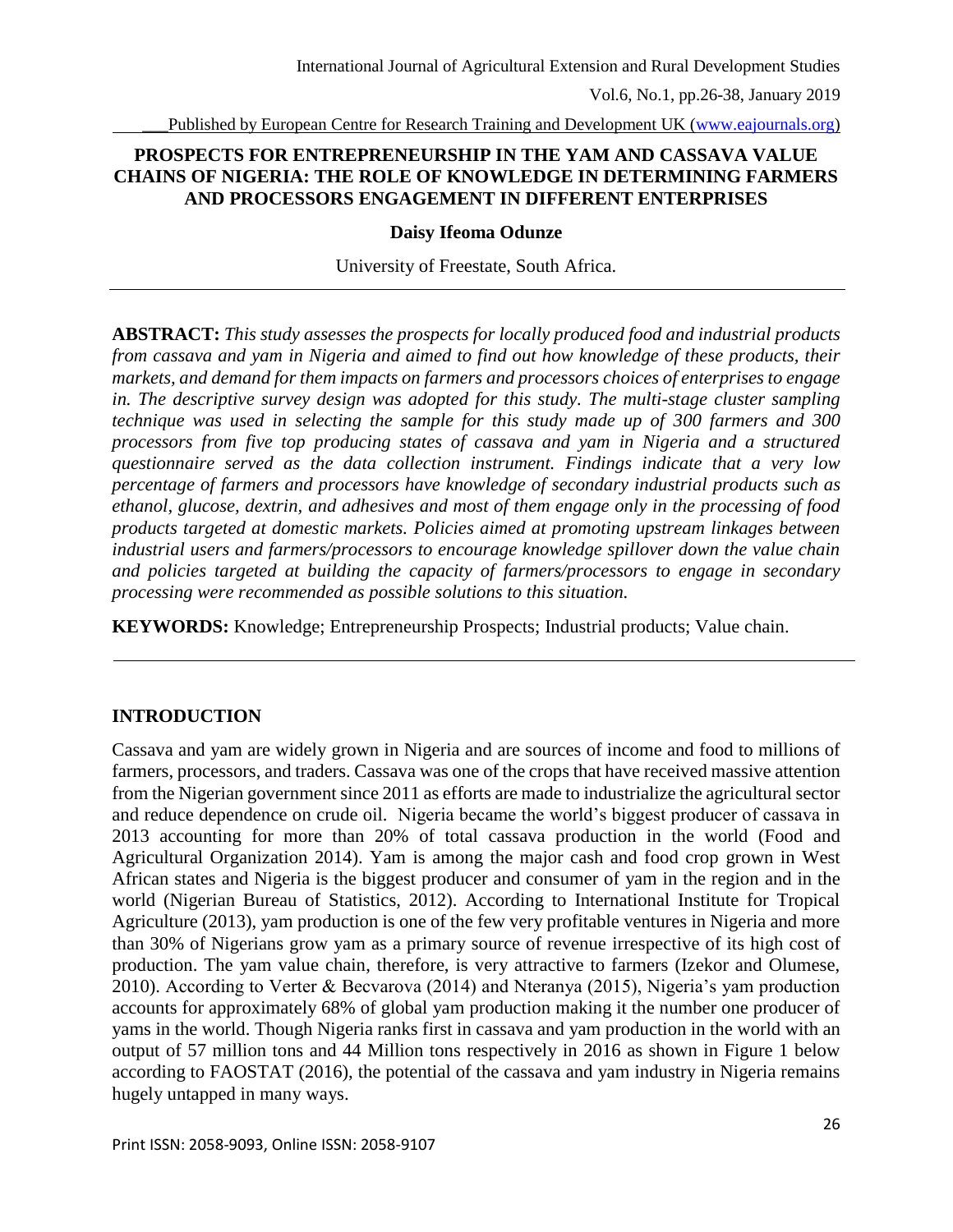\_\_\_Published by European Centre for Research Training and Development UK [\(www.eajournals.org\)](http://www.eajournals.org/)

According to PIND (2011), 90% of cassava and yam produced in Nigeria are processed as food while about 10% is used for industrial production. Less than 1% of the output is exported. One of the issues identified by the Nigerian Federal Ministry of Agriculture and Rural Development (FMARD 2016) in their policy document is the inability of the Nigerian agricultural sector to meet the quality requirement needed to be successful in export markets. This echoed the assertions by World Bank (2013) and FAO (2014) that Nigeria lacks the capacity to export in quantities and qualities desired in the international market. This inability is mostly driven by inefficiencies in the Nigerian agricultural system. With the renewed government interest in resuscitating the agricultural sector of Nigeria to yield revenue for the economy especially given the fluctuating prices of crude oil which is its number one export product, there are prospects for the agricultural sector. Cassava and yam are among the value chains that have attracted investment by the private sectors in Nigeria and have witnessed growth in production in the past decade as shown in figure 2. It is believed that they will continue to attract investment given their potentials as food security crops and importance as raw material for many industrial products. Though ranking first in the world in the production of cassava and yam, Nigeria is not among the top exporters of processed cassava and yam products in the world. Industrial users of cassava and yam products depend mostly on imports to meet their needs. It is possible that part of the reason for these farmers and processors lack knowledge of markets and industrial products demanded in these markets. Different authors have identified lack of adequate market information and poor dissemination of available information resulting in farmers and processors lack knowledge of the best markets for cassava products as a constraint in the marketing of these products (McNulty & Oparinde 2015; PIND 2011). This study, therefore, sought to identify the entrepreneurial prospects in these value chains and understand the role of knowledge of these prospects as a determinant factor for farmers and processors choice of engagement in new enterprises in the value chains. The study aimed to find out if knowledge of these prospects in terms of products, demand trend and markets determine the choice of food and industrial products processed and traded by farmers and processors.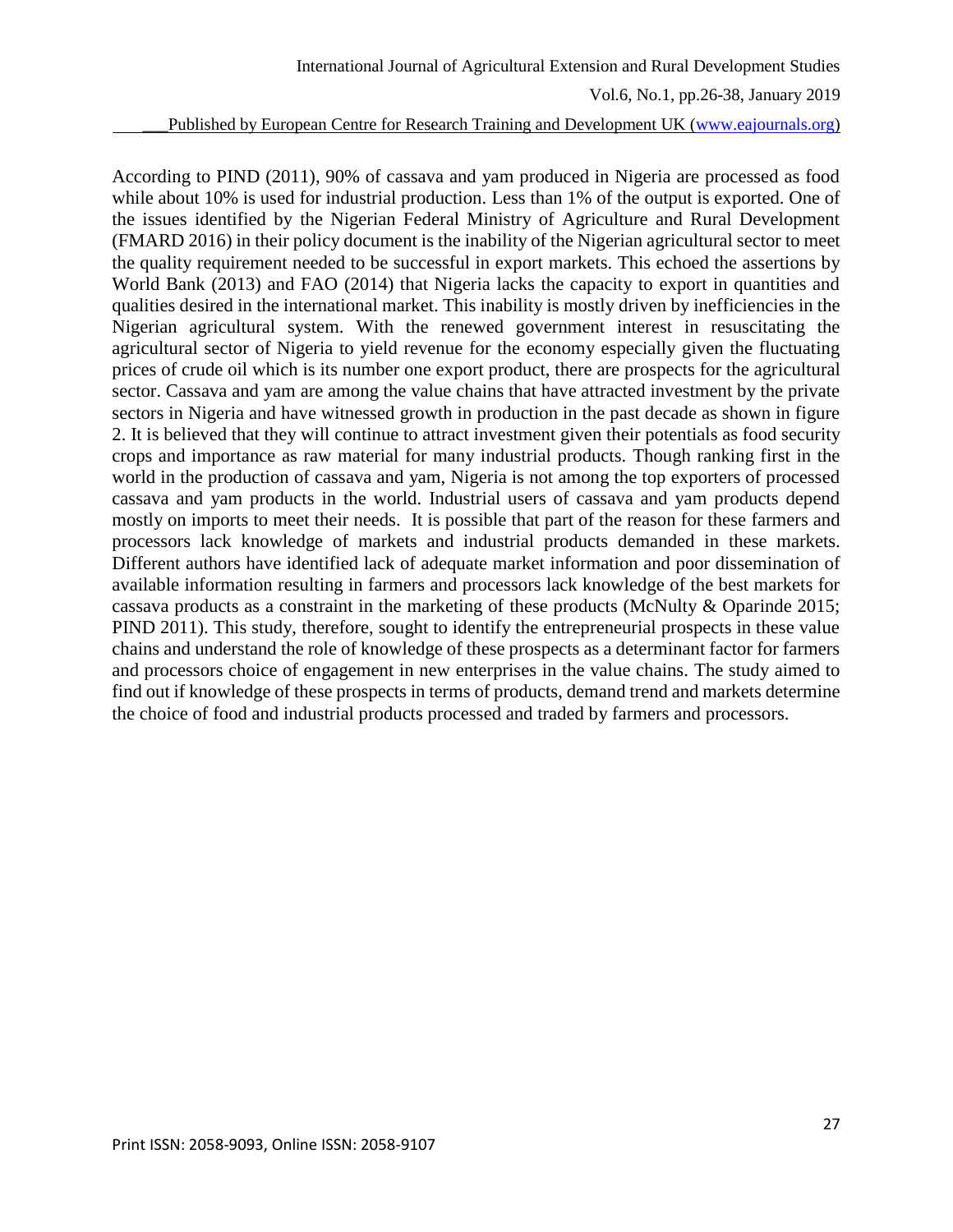#### International Journal of Agricultural Extension and Rural Development Studies

#### Vol.6, No.1, pp.26-38, January 2019

Published by European Centre for Research Training and Development UK [\(www.eajournals.org\)](http://www.eajournals.org/)



## Figure 1: Nigeria's world share of cassava and yam production quantities. Source: FAOSTAT (2016)



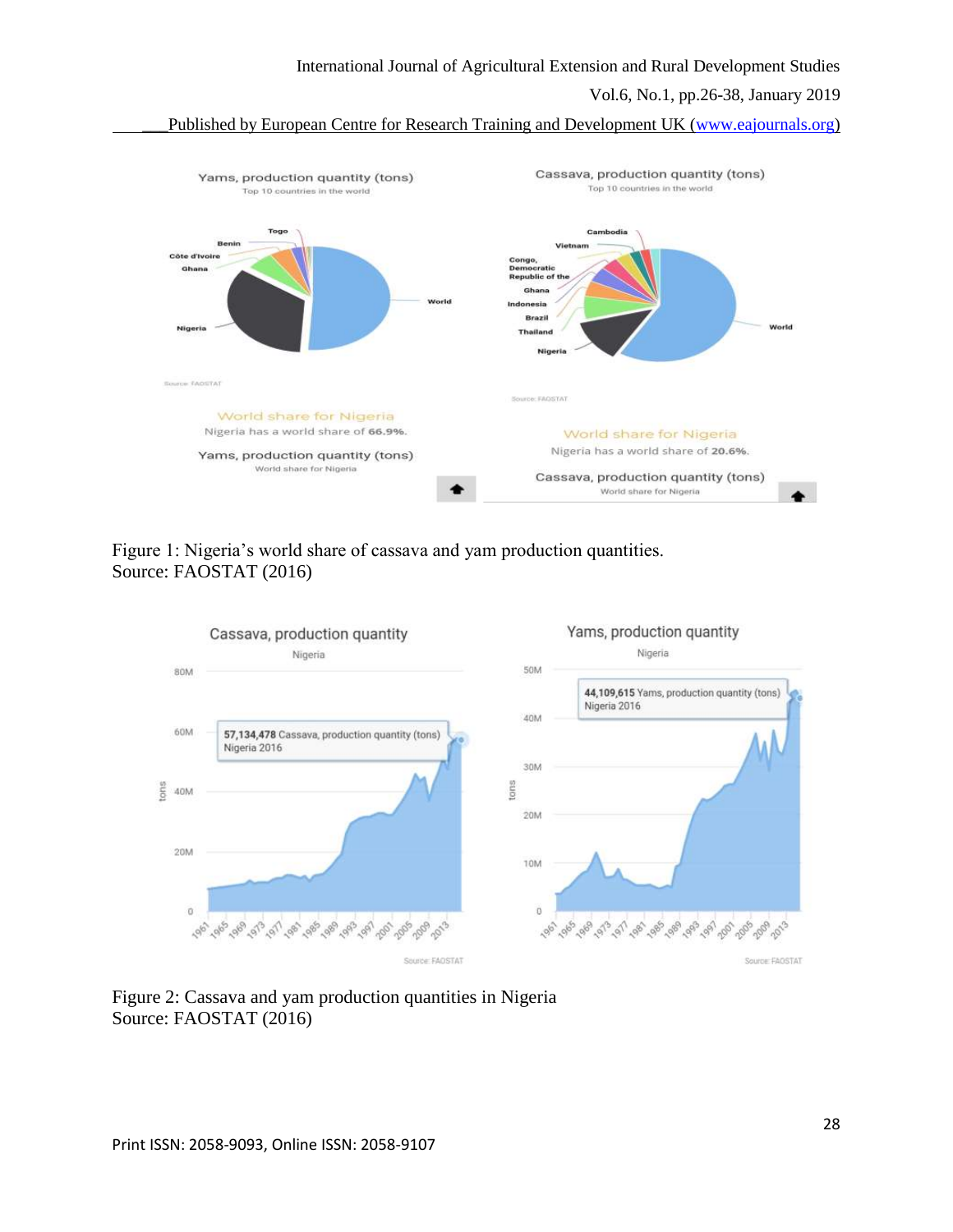Published by European Centre for Research Training and Development UK [\(www.eajournals.org\)](http://www.eajournals.org/)

# **REVIEW OF PROSPECTS IN THE CASSAVA AND YAM VALUE CHAIN**

The Nigerian cassava industry can potentially yield annual revenues above 28 billion Naira if it maximizes its production capacity and minimizes limiting constraints to small-holders (African Development Bank (ADB) 2015). Industrial processing of cassava has four rapidly growing emerging markets according to Asante (2013); the ethanol market (food grade), the High-Quality Cassava Flour (HQCF) market, the starch market and the chips/pellet market. Each of these products is traded in large quantities in the international and local market and their demands all show potential for growth.

- *High-Quality Cassava Flour*: According to UNIDO (2016), the demand for cassava flour in Nigeria shows great prospects for growth. Given the government policy on 10% substitution of wheat flour with cassava flour which is aimed at expanding the cassava flour market locally and reducing the import bill on wheat, the demand for cassava flour will continue to grow.
- *Crude Ethanol:* The world ethanol market is growing and cassava, unlike maize, wheat and sugarcane are still under-utilized as a feedstock for ethanol (One World group 2014). Nigeria still imports most of its ethanol and has an annual demand of 160 million liters which is expected to rise to 900 million liters once the ethanol policy if completely implemented. There is a huge opportunity for ethanol production from cassava in Nigeria and farmers and processors can benefit from this. Nigeria established an ethanol policy in 2007 known as the E10 policy which required at least 10% ethanol in all motor fuel. 4.4 million tons of cassava is required for Nigeria to produce 550 million tons of ethanol annually (Prakash 2012). Nigeria stands to gain a lot from commercializing cassava production and processing.
- *Cassava chips and pellets: the* processing of feeds is the second most important use of cassava globally. According to Prakash (2012), Cassava chips and pellets forms the bulk of the world trade in cassava product, about 70%. the cassava chips and pallets are incorporated into compound feeds for poultry, pork, fish and cattle. There is a worldwide demand for cassava chips and pellets, but the demand is higher in European (Germany, Netherlands, France) and Asian countries and is well above 10 million tons per year. But the supply is very low and barely meets 30% of the total demand as only very few companies produce cassava chips and pellets both in Nigeria and globally. The demand for cassava chips and pellets for animal feed is growing in Nigeria and will increase further as there is a clamor to come up with a policy to include cassava in animal feeds. Also, with the HQCF policy in Nigeria, demand for chips and pellets which is the raw material for cassava flour has intensified. It is a huge opportunity for investors and entrepreneurs to explore according to the Federal Institute of Industrial Research Oshodi (FIIRO 2013). Establishment of ethanol processing plants in Nigeria will also increase the demand for cassava chips and pellets.
- Cassava Starch: According to UNIDO (2010), the domestic demand for cassava starch in Nigeria is 230,000MT and 95% of that is imported. Demand for cassava starch has increased with the surging growth in the food and non-food usage of cassava globally. Cassava starch serves as the raw material for a wide range of industrial (plywood, alcohol, paper, glue, cardboard) and food products. However, expansion of the starch market is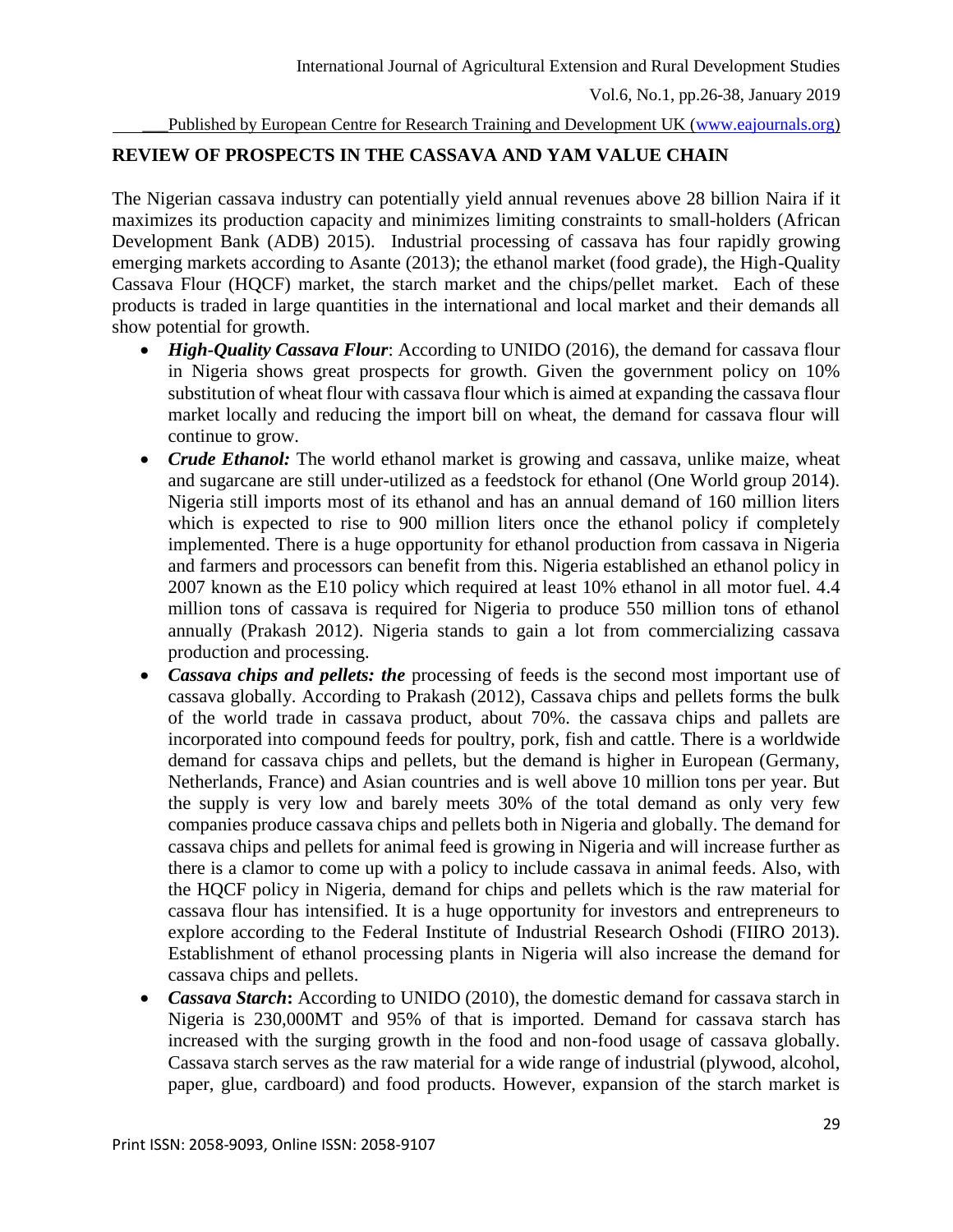Published by European Centre for Research Training and Development UK [\(www.eajournals.org\)](http://www.eajournals.org/)

severely constrained by the fact that many countries protect their domestic starch market from competition. Compared to other native sources of starches, cassava gives the best quality starch, has the highest volume per unit of the raw material and is also the cheapest to produce therefore will be very competitive in the market if efficiently produced. PIND (2011) opines that the development of a viable local industry for starch in Nigeria will need the policy on imported starch to be revised as this will act as a catalyst for farmers to upgrade in the value chain. Other secondary products cassava products obtained from further processing cassava starch include; dextrin, adhesives and glucose syrup.

All these cassava products face and will continue to face stiff competitions from imported identical product and locally grown or imported substitute products. Cassava flour competes with imported wheat flour, cassava chips/ pellets competes with grain feeds, starch competes with cornstarch and ethanol competes with ethanol from maize and sugarcane. Nigeria, however, has high growth potential for these industrial cassava products and the expansion of these markets will lead to growth in the production and processing of cassava that will substitute imports (PIND 2011). Efforts have been initiated in Nigeria with the aim of making cassava an engine of economic growth since cassava can be processed into many products ranging from ethanol, livestock feed, various food products, and by-products. These can be used to substitute several imported products and positively influence the balance of trade for countries like Nigeria while increasing the income earning potentials of value chain actors at the same time (Nteranya 2015). There is a growing demand for industrially produced cassava products. This has led to the expansion of the cassava markets and thus encourage the increased production of cassava in many producing countries. One of the main products from cassava, the cassava flour has led to the origination of new foodstuffs (cassava cake, cassava bread, donuts, and co) at the rural areas (Djilemo 2007).

Yams comes a close second after cassava as the most significant tropical root crop. Nigeria being the largest producer of yam has a world share of 66.9% in yam production. Nigeria has over the years witnessed increased growth in yam production over the past decades from 26 million tons in 2000 to 37.3 million in 2010 and then slightly over 44 million tons in 2016 (FAOSTAT). The two major food products from yam are the yam flour (Amala) and pounded yam flour popularly known as poundo yam and the demand for them keeps growing.

• *Instant Pounded Yam Flour (IPYF)*: The emergence of instant pounded yam flour in the market as a suitable alternative has seen the yam sector growing as more people embraced poundo yam (Olatoye, Akinoso, Lawal, & Babalola 2014). The industrial processing of pounded yam in Nigeria has been on the increase as it is easier and less costly to transport than the fresh tubers (Akoroda et al., 2010). Despite the concern expressed on quality control (Adeleke, 2009; Dossou et al., 2010) and loss of nutrient from processing (Opara, 2003), the sector continues to witness growth because of the high reduction in drudgery and processing time associated with the traditional pounded yam (Akinoso and Olatoye 2013). World Bank (2012) observed that there is an expanding and sustainable IPYF market in Nigeria and estimated the demand for IPYF to be more than 150,000 tons per year while the current supply is less than 25%. The supply gap was estimated to grow at 3.5% per annum as the population grows. There is an opportunity for farmers and processors to move up the value chain into the processing of IPYF.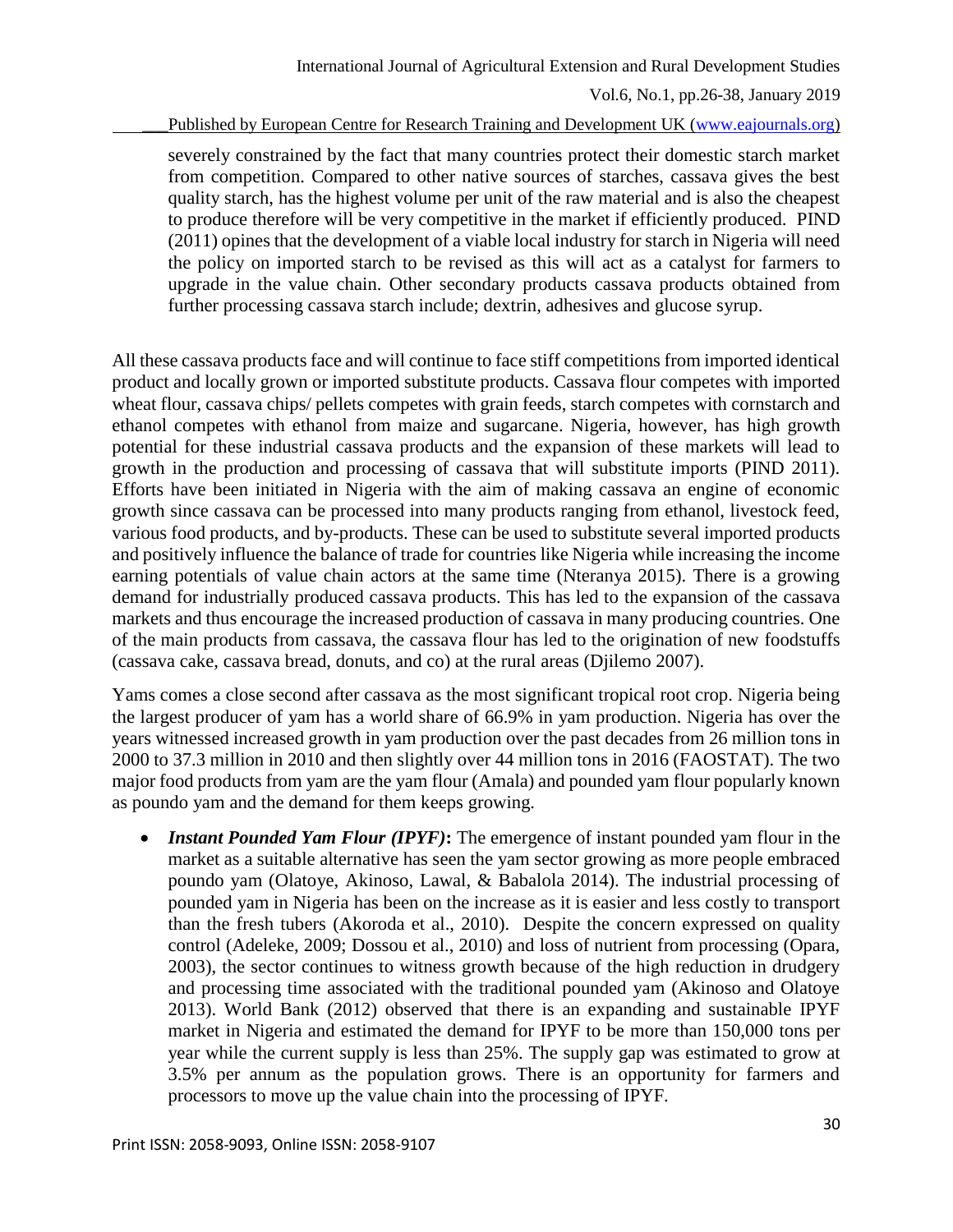Published by European Centre for Research Training and Development UK [\(www.eajournals.org\)](http://www.eajournals.org/)

 *Industrial uses*: Apart from serving as food, yam also has a lot of industrial uses just like cassava. Industrial products like all-purpose adhesives are manufactured from yam starch as well just like from cassava starch. Yam flour is used in the production of high-quality biscuits, bread, and cakes in many European countries. The yam chips and pellets also serve the same function as that of cassava chips & pellets in the manufacturing of livestock feeds (PIND 2011).

Nweke, Aidoo & Okoye (2013) projects that gross production of yam in Nigeria will be 10 million tons higher than the total consumption by the year 2025. These projections show that there will be a surplus of 10 million tons that can be exported to other countries. Despite the high costs involved in the production of yam, it remains a highly profitable venture and with the demand for yam growing in both the local and export market, there is a need for farmers and processors to take advantage of the opportunity to expand their production capacity (AngelCapitalMarket.com 2014). According to Beckford, Campbell & Barker (2011), yams have grown to become an important export crop with a considerable earning potential that is hugely untapped. Demand for processed yam products has also witnessed an increase in recent years even though most consumers prefer fresh ware yam (EPAR 2012). According to Foraminifera (2015), the global market for fresh ware yam is estimated to be growing at 3% annually. Nigeria has a comparative advantage in the production of yam and therefore should be competitive in fresh yam exports.

## **Materials and Methods**

The target population for the study were small to medium- scaled farmers and processors in the cassava, yam and plantain value chains of Nigeria. The study was carried out in five southern states of Nigeria which happens to be the five top producing states for these crops in the country according to the Nigerian Bureau of Statistics (NBS 2016) namely; Ondo state, Ogun state, Edo state, Delta state, and Cross Rivers state. The study employed the use of multi-stage sampling and technique in selecting the 600 participants for this study. A structured questionnaire with Likert scale-based items and mostly closed-ended questions was developed and used to gather the primary data for the study. The questionnaires were administered to the respondents using faceto-face survey strategy to ease the primary data collection process. Secondary data was gathered from journals and internet articles. Collected primary data were analyzed using descriptive statistics and presented with the aid of charts.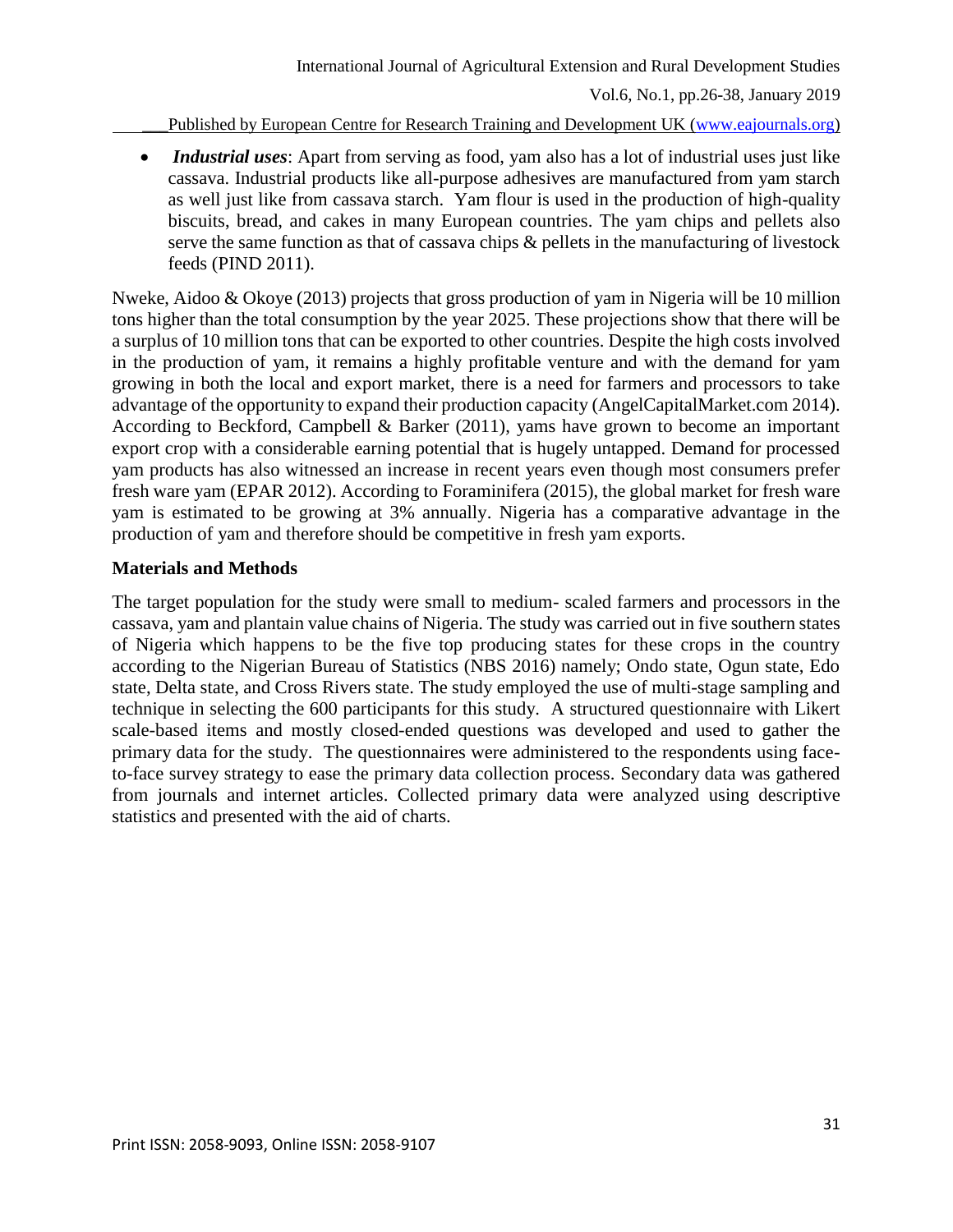Published by European Centre for Research Training and Development UK [\(www.eajournals.org\)](http://www.eajournals.org/)

# **FINDINGS AND DISCUSSIONS**



### **Demand prospects for cassava and yam products**

Figure 3: Farmers and processors level of agreement with the demand prospects in the cassava value chain.



Figure 4: Farmers and processors level of agreement with the demand prospects in the yam value chain.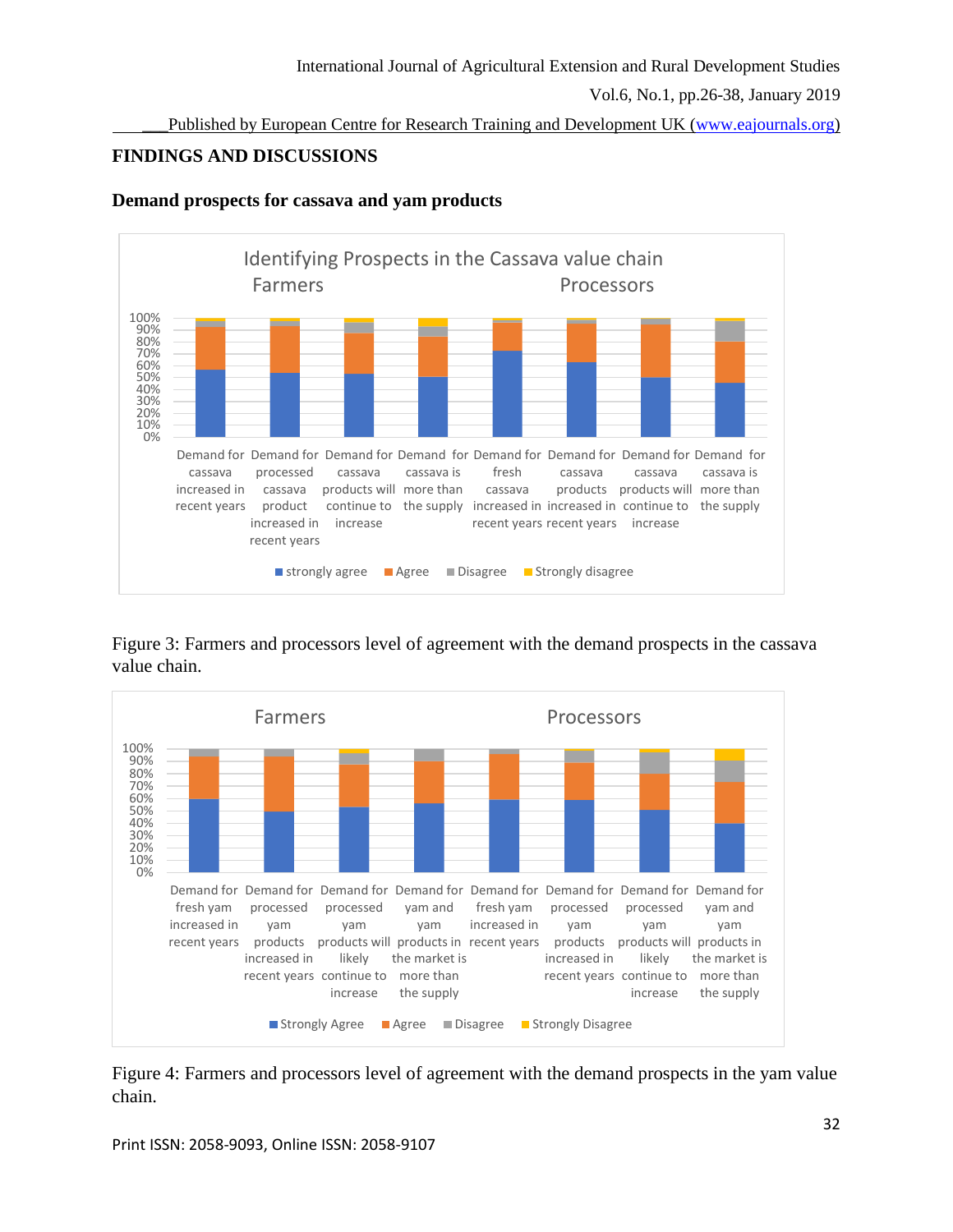Published by European Centre for Research Training and Development UK [\(www.eajournals.org\)](http://www.eajournals.org/)

## **Comparing farmers and processors knowledge of food and industrial products and markets with their produce.**

This section aimed at finding out how knowledgeable the farmers and processors are on the food and industrial products that can be processed from cassava and yam. This is to show if they are aware of the many prospects in the value chains, they operate in. Respondents were asked questions on the products they produce, their knowledge of other products their commodity can be processed into and their knowledge on emerging markets for these products.



Figure 6: Comparing farmers knowledge of products and markets with their produce.



Figure 5: Comparing processors knowledge of products and markets with their produce.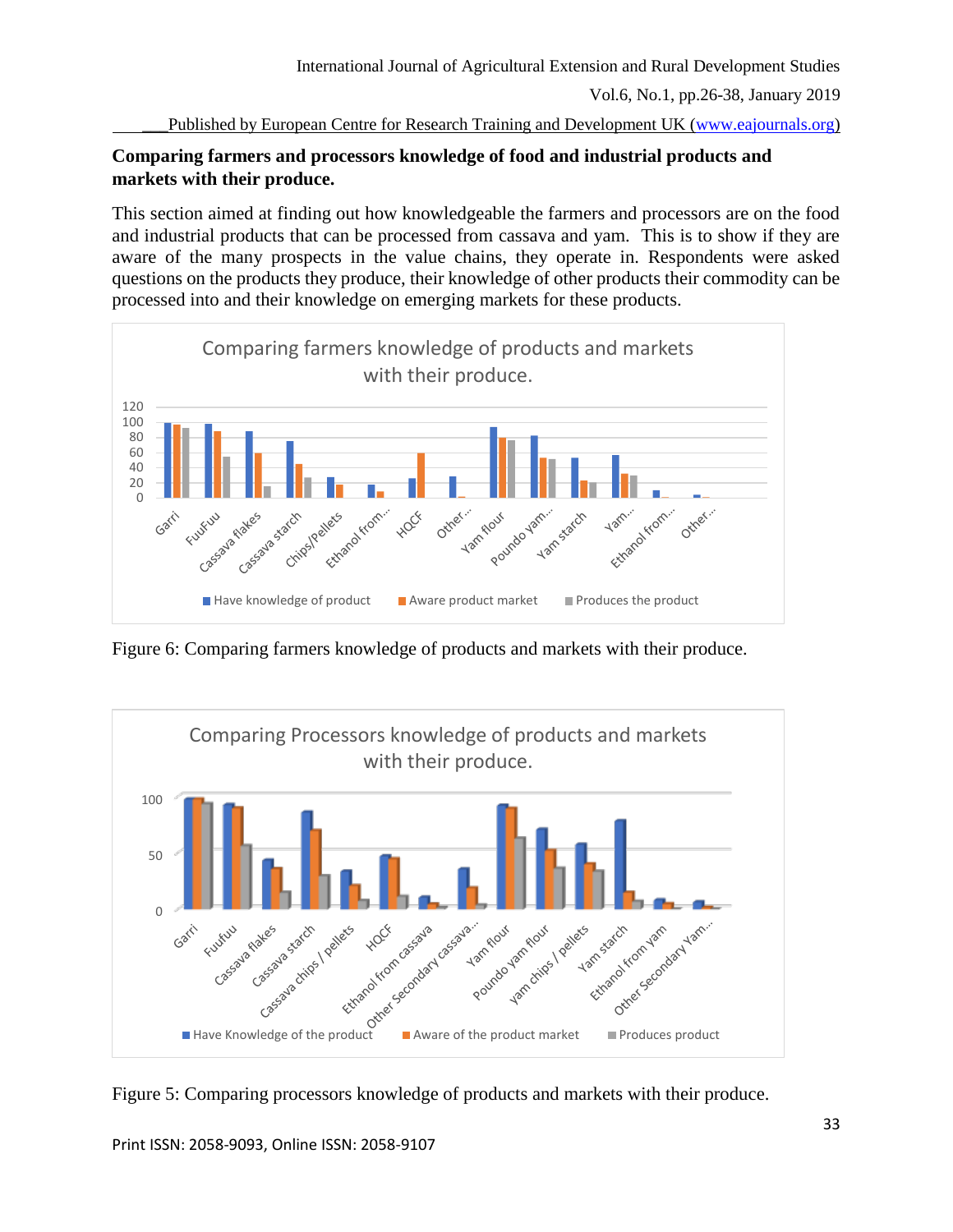### Published by European Centre for Research Training and Development UK [\(www.eajournals.org\)](http://www.eajournals.org/)

## **DISCUSSIONS**

Farmers and processors in the value chains under study have a good understanding of the prospects in the value chains they operate in. More than 90% of cassava farmers and processors either strongly agreed or agreed that demand for fresh cassava and processed cassava products have increased in the past few years and will continue to increase. They also agreed that the demand for fresh cassava for food and industrial use is more than the supply. The same pattern is seen with yam farmers and processors with a higher percentage of farmers and processors falling into the strongly agreed and agreed category on demand for yam for food and industrial growing in the last few years and the demand outstripping the supply. These findings imply that they are aware of the prospects in these value chains. If the demand for these commodities or products from them is higher than the supply and the demand is growing, then there is a need for players in the value chain to take advantage of the growth in demand and either expand their production capacity or engage in new functional enterprises to meet these demands.

From the findings, a low percentage of farmers have knowledge of industrial products cassava and yam can be processed into. Less than 30% of the cassava farmers have knowledge of industrial products like cassava chips and pellets, High-Quality Cassava Flour (HQCF), Tapioca, and others (Dextrin, Adhesives, and Glucose). A similar pattern is observed with yam farmers apart from yam chips and pellets with almost 59% of yam farmers stating they have knowledge of it, less than 5% of yam farmers have knowledge of products like Dextrin, Glucose, and adhesives. Less than 20% of cassava farmers and 12% of yam farmers have knowledge of Ethanol. This is in comparison with the knowledge of the food products they can be processed into. Garri has the highest percentage for cassava farmers with 98%, followed by Fuu Fuu with over 88% and starch with 75%. Yam flour has the highest percentage for yam farmers with 90%, followed by poundo yam flour with 82%

In the same manner, a lower percentage of cassava farmers are aware of markets for industrial products than the markets for the food products apart from the market for HQCF with almost 60% of the farmers stating they are aware of the market. This can be attributed to the highly publicized government policy on HQCF of 2013 requiring food manufacturers to use a minimum of 10% cassava flour for their products. Less than 10% of the farmers are aware of the markets for the other industrial products. More than 90% of the farmers are however aware of the markets for the food products. Consequently, none of the farmers are into the processing of cassava industrial products. Majority of them process their cassava into food products majorly for home consumption with Garri having the highest percentage. Cassava is consumed in several forms in the country and has a robust domestic market, so this is not surprising. This finding agrees with PIND (2011) findings that 90% of cassava produced in Nigeria are processed as food while about 10% is used for industrial production and that more than 70% of cassava used for food is processed into garri which is hugely preferred by consumers. Similarly, the yam farmers are more aware of the local/export markets for the food products yam can be processed into than the markets for the industrial products. Only yam chips/ pellets are processed by about 23% of the yam farmers. None of the farmers' process yam into fuel-grade ethanol or other industrial products. An emerging market is the export market for fresh yam and over 40% of the farmers are aware of it but none exports.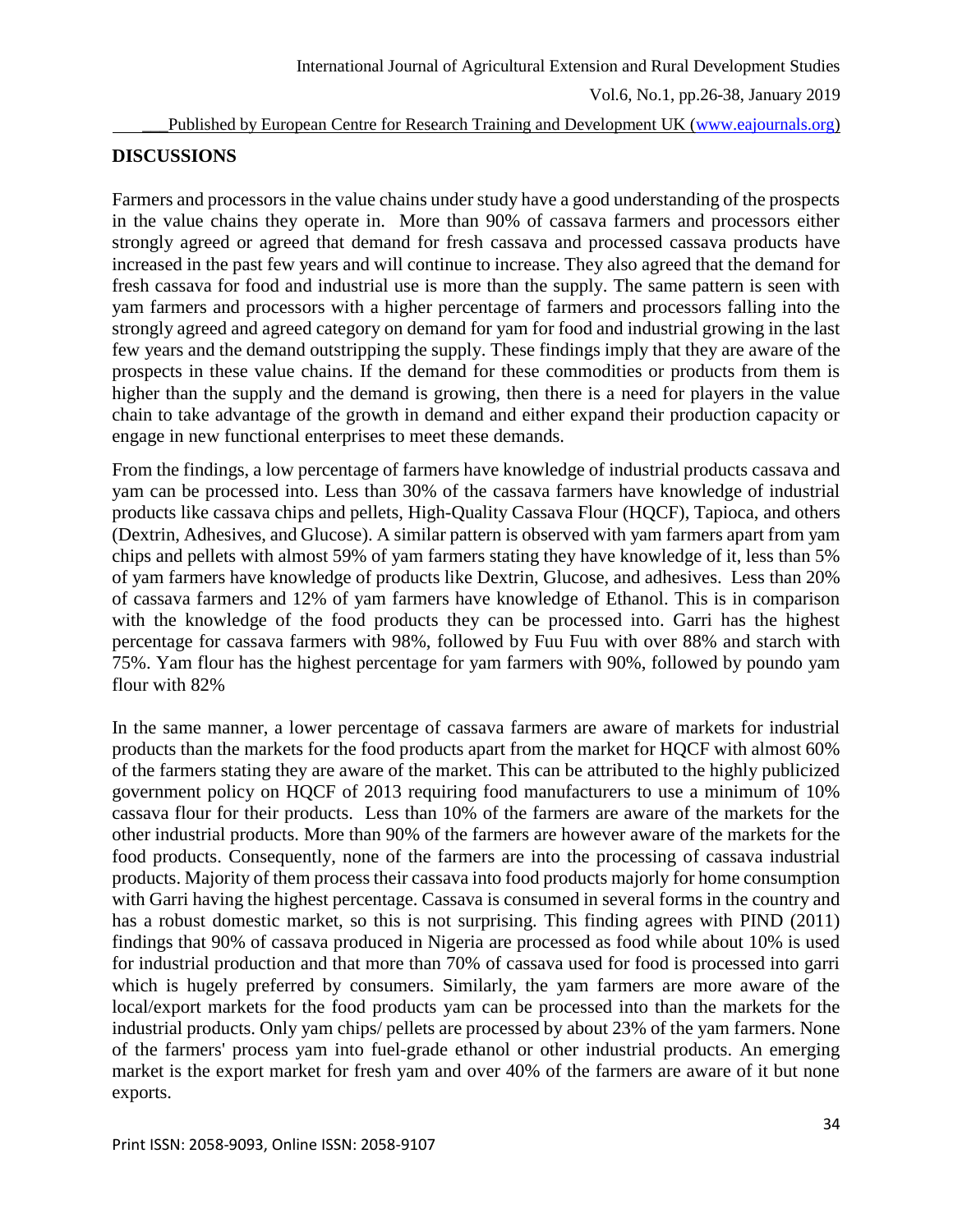Published by European Centre for Research Training and Development UK [\(www.eajournals.org\)](http://www.eajournals.org/)

Like that of the farmers, a low percentage of the processors have knowledge of the industrial cassava and yam products compared to their knowledge of the food products. The same pattern is repeated in their knowledge of the markets with HQCF having the highest percentage of cassava processors aware of the market and ethanol having the lowest percentage. Consequently, only a few of the processors process cassava into industrial products. Majority of the processors' process into food products with garri having the highest percentage followed by fuu fuu, starch, and cassava flakes. The responses from the yam processors also follow a similar pattern to that of the cassava processors, with a higher percentage of the processors having knowledge of the market for food products and processing food products rather than industrial products. Similarly, the yam processors are more aware of the local/export markets for the food products yam can be processed into than the markets for the industrial products. The processors mostly process their yam into food products. The only industrial product they process into is the yam chip/pellets used for livestock feed.

### **Implications for Practice**

**Promote upstream linkages and knowledge spillover;** the presence of market linkages between farmers/processors and industrial users of cassava and yam products is a major step in solving this problem of lack Knowledge. Nigeria has the capacity to meet both the domestic food needs and industrial needs of these products being the biggest producer of yam and cassava in the world. There is a need for the government to come up with a policy that promotes linkages between industrial users of cassava and yam and farmers/ processors. There is also need for an improvement in coordination amongst value chain players to increase the supply of cassava, yam, and plantain from farmers to processors. This will ensure that processors get their raw materials in an efficient and cost-effective manner. It will also assure farmers of markets for their supplies and reduce their dependence on spot markets.

**Knowledge and Information Framework:** More effort should be put into developing the information and knowledge framework for the sector. Knowledge is power and to increase entrepreneurship levels in this value chains, knowledge and information is an important ingredient that will guide decision making. Findings from this study indicate that farmers and processors generally lacked knowledge of industrial products and markets. Extension services should be focused on creating awareness for farmers and processors on industrial products they can produce. The need for information on products and markets both domestic and export cannot be overemphasized. Raising their awareness of these products and markets alongside equipping them with training on how to process these products with a focus on quality and safety will empower a lot of the farmers and processors to upgrade their functions and go into processing these products.

**Build capacity of processors to engage more in secondary processing of industrial products**  with policies: There is need to build the capacity of processors to engage in secondary processing of industrial products and this can be done through the enactment of policies. Industrial products are big money earners that can impact more on the livelihood of processors than income from food products. The government can come up with similar policies to the 10% HQCF to promote secondary processing of these products. The government can partner with private investors to promote the processing of products such as ethanol, glucose, chips, and pellets for both the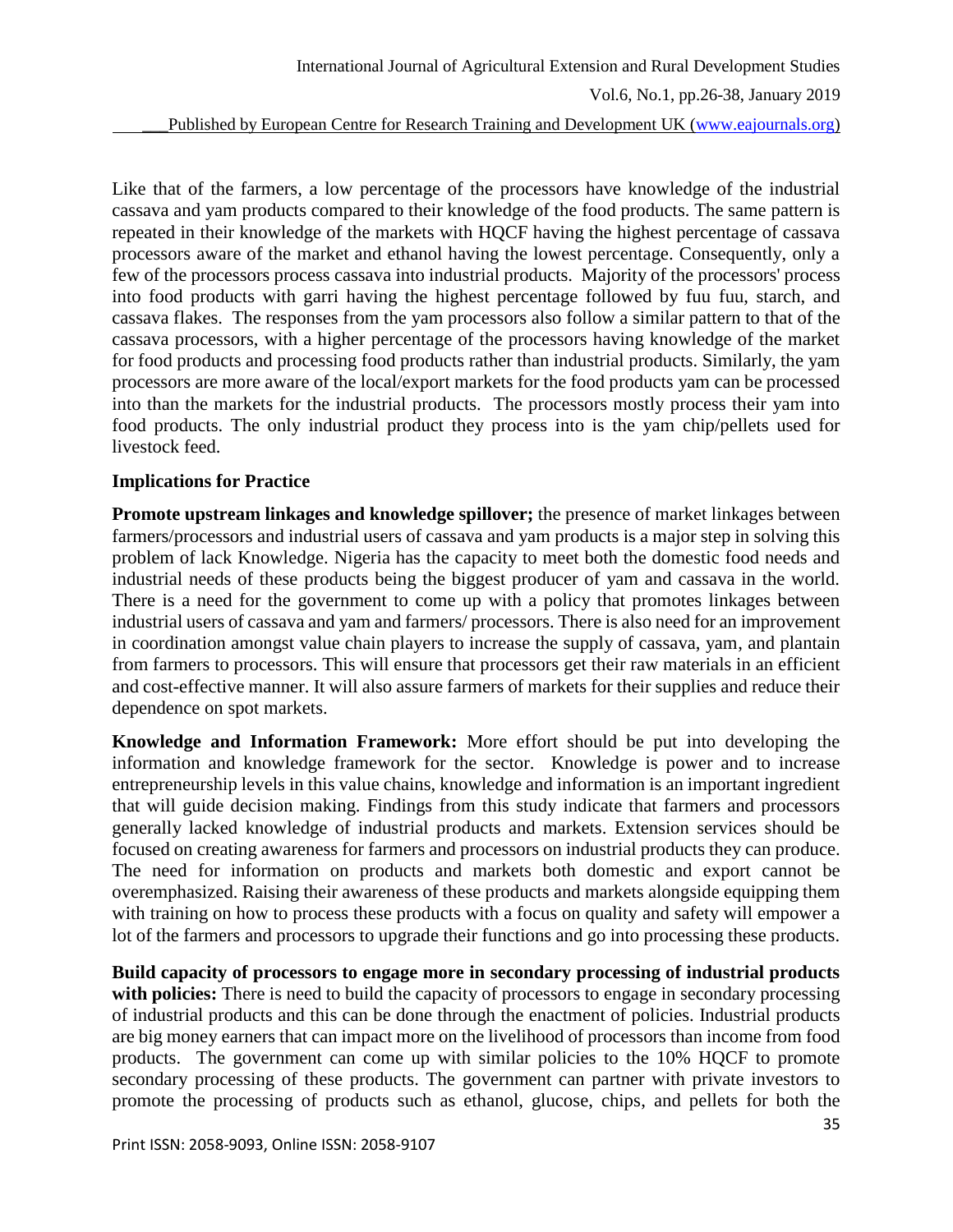### Published by European Centre for Research Training and Development UK [\(www.eajournals.org\)](http://www.eajournals.org/)

domestic market and the export market. The government can protect local industries and promote local production of these products with the use of policy tools like import quotas. This will drive local demand which will ripple through the value chain and create an opportunity for people to start producing and processing these products thereby increasing entrepreneurship levels in these value chains.

# **CONCLUSION**

From the study, it can be concluded that there is an overall lack of knowledge of industrial products and markets by farmers and processors in these value chains. Despite the huge prospects that these value chains have to offer, most farmers and processors are not aware of the industrial products, especially those produced through secondary processing; ethanol, glucose, adhesives, and dextrin. Quite a few are aware of the HQCF and this can be attributed to the 10% HQCF policy the government publicized a few years back but still, not many of them process HQCF. Processing is focused more on food products targeted at the domestic market. Findings from the study show that a high percentage of the respondents in this study have knowledge of the food products and the markets for them. This lack of knowledge of industrial product and markets can be attributed to the weak linkages between industrial users and farmers/processors. The little to no linkage between them causes farmers and processors not to take advantage of the inherent entrepreneurial opportunities processing these industrial products present for them while it causes industrial users to be hugely dependent on imports. The situation is a paradox that should be handled as Nigeria being the biggest producer of cassava and yam in the world should not be dependent on imports of industrial products manufactured from these commodities.

# **Future Research**

There is a need to carry out a research to find out what other factors apart from lack of knowledge, contribute to farmers and processors inability to engage in the processing of industrial cassava and yam products and why the high dependency on imports by industrial users when it could be sourced locally at lower cost.

# **References**

- Adeleke S.I. 2009. Food poisoning due to yam flour consumption in Kano (Northwest) Nigeria. *Online J Health Allied Scs.* 2009;8(2):10
- Akinoso, R. & Olatoye, K. K. 2013. Energy utilization and conservation in instant- pounded yam flour production. International Food Research Journal 20(2): 575-579 (2013) Journal homepage: [http://www.ifrj.upm.edu.my.](http://www.ifrj.upm.edu.my/)
- AngelCapitalMarket.com. [https://www.angelcapitalmarket.com/.../istant-pounded-yam-flour](https://www.angelcapitalmarket.com/.../istant-pounded-yam-flour-manufacturing-090)[manufacturing-090.](https://www.angelcapitalmarket.com/.../istant-pounded-yam-flour-manufacturing-090)..
- Asante-Pok A., 2013. Analysis of incentives and disincentives for cassava in Nigeria. Technical notes series, MAFAP, FAO, Rome.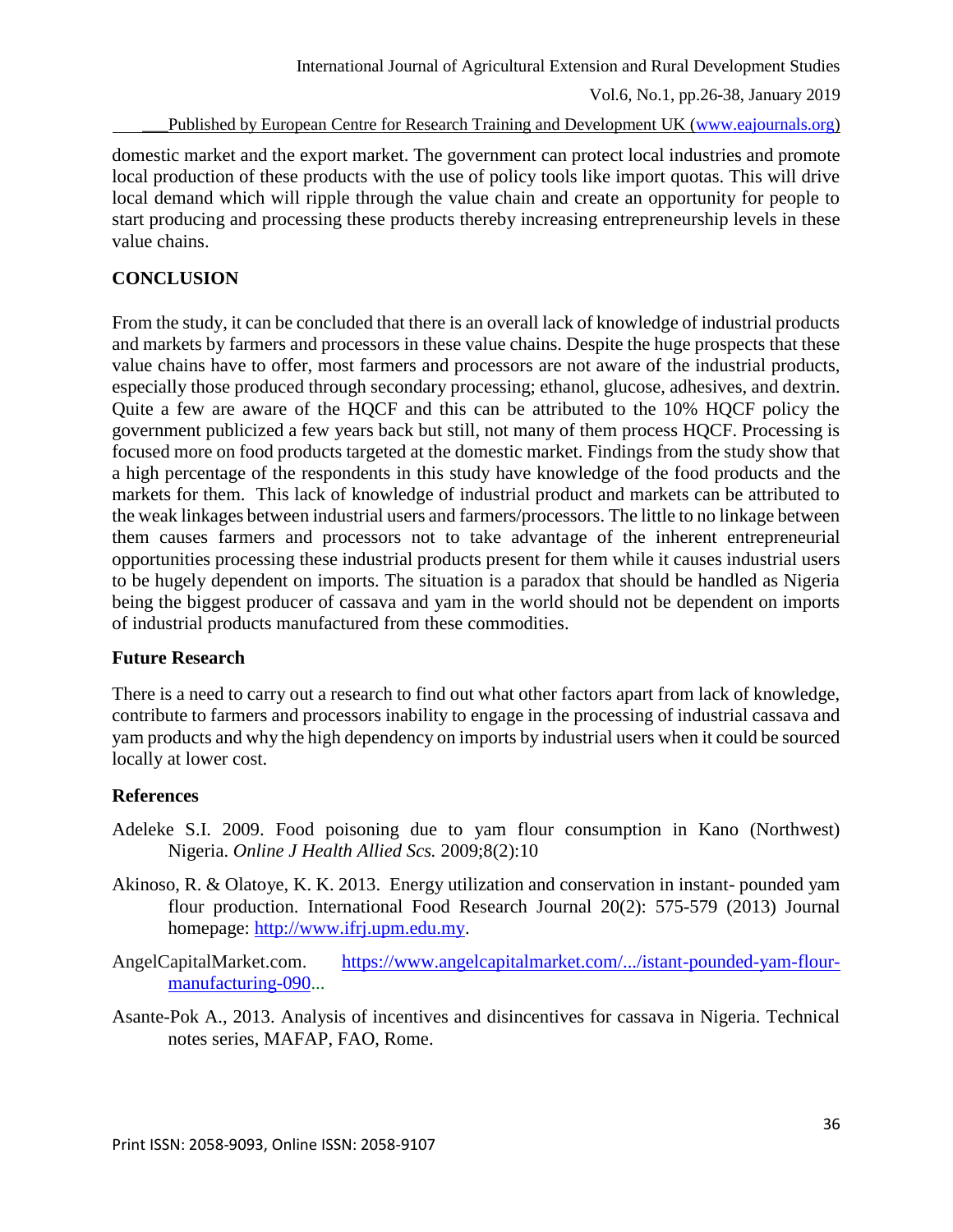Published by European Centre for Research Training and Development UK [\(www.eajournals.org\)](http://www.eajournals.org/)

- Beckford, C.; Campbell, D.; Barker, D. 2011. Sustainable Food Production Systems and Food Security: Economic and Environmental Imperatives in Yam Cultivation in Trelawny, Jamaica. *Sustainability* 2011, *3*, 541-561.
- Djilemo, L. 2007. Cassava flour (Manihot esculenta Crantz) unfermented: The future of cassava cultivation in Africa. In: Cassava International Workshop, Abidjan, Ivory Coast.
- Dossou, R.A., Baco, M.N. and Aihou, K. (2010), Diagnosis of production, preservation, processing and yam marketing in Benin: elements of the elaboration of a regional research program on yam. A report commissioned by the International Institute of Tropical Agriculture under a planning grant from the Bill and Melinda Gates Foundation.
- FAO, 2014: Food and Agriculture Organization of the United Nations. Crop yield. http://faostat.fao.org/site/567/DesktopDefault.aspx?PageID=567#ancor
- FAO. 2016. FAOSTAT database. [Online]. Available at: http://bit.ly/NmQzZf. [Accessed: 10. April 2017].
- Federal Institute of Industrial Research, Oshodi (FIIRO). 2013. High-Quality Cassava Flour Production. [http://www.fiiro.org/index.php/products/134-bottles.](http://www.fiiro.org/index.php/products/134-bottles) [Accessed: 16 April 2017]
- Food and Agriculture Organization of the United Nations Statistics Division (FAOSTAT), 2015
- Izekor, O. B., & Olumese, M.I. 2010. Determinants of yam production and profitability in Edo State, Nigeria. African Journal of General Agriculture, 6(4): 205-21.
- National Bureau of Statistics (NBS). 2012. LSMS integrated surveys on agriculture: general household survey panel  $2010/11$ . Available at: www.nigerianstat.gov.ng/pages/download/194. [Accessed: 27. February 2017].
- Nteranya Sanginga. 2015. Root and Tuber Crops (Cassava, Yam, Potato and Sweet Potato). IITA background paper.
- Nweke F., Aidoo R. & Okoye B.C. 2013. Yam Consumption Pattern in West Africa. Technical Report.DOI:10.13140/RG.2.2.18917.50401}.
- Opara L. U. 2003. Yam Post-harvest Operations. Edited by AGST/FAO: Danilo Mejía, Ph.D. INPHO Post-harvest Compendium. Food and Agricultural Organization.
- Partnership Initiatives in the Niger Delta (PIND) 2011. A Report on Cassava Value Chain Analysis in the Niger Delta.
- Prakash A. 2012. "Cassava: International market profile," Trade and Markets Division, FAO.
- UNIDO (United Nations Industrial Development Organization). 2006. Cassava Masterplan: A Strategic Action Plan for the Development of the Nigerian Cassava Industry. Abuja, Nigeria. World Bank. 2013. World Bank Online Statistical Database. Accessed 10/02/2013. http://data.worldbank.org/